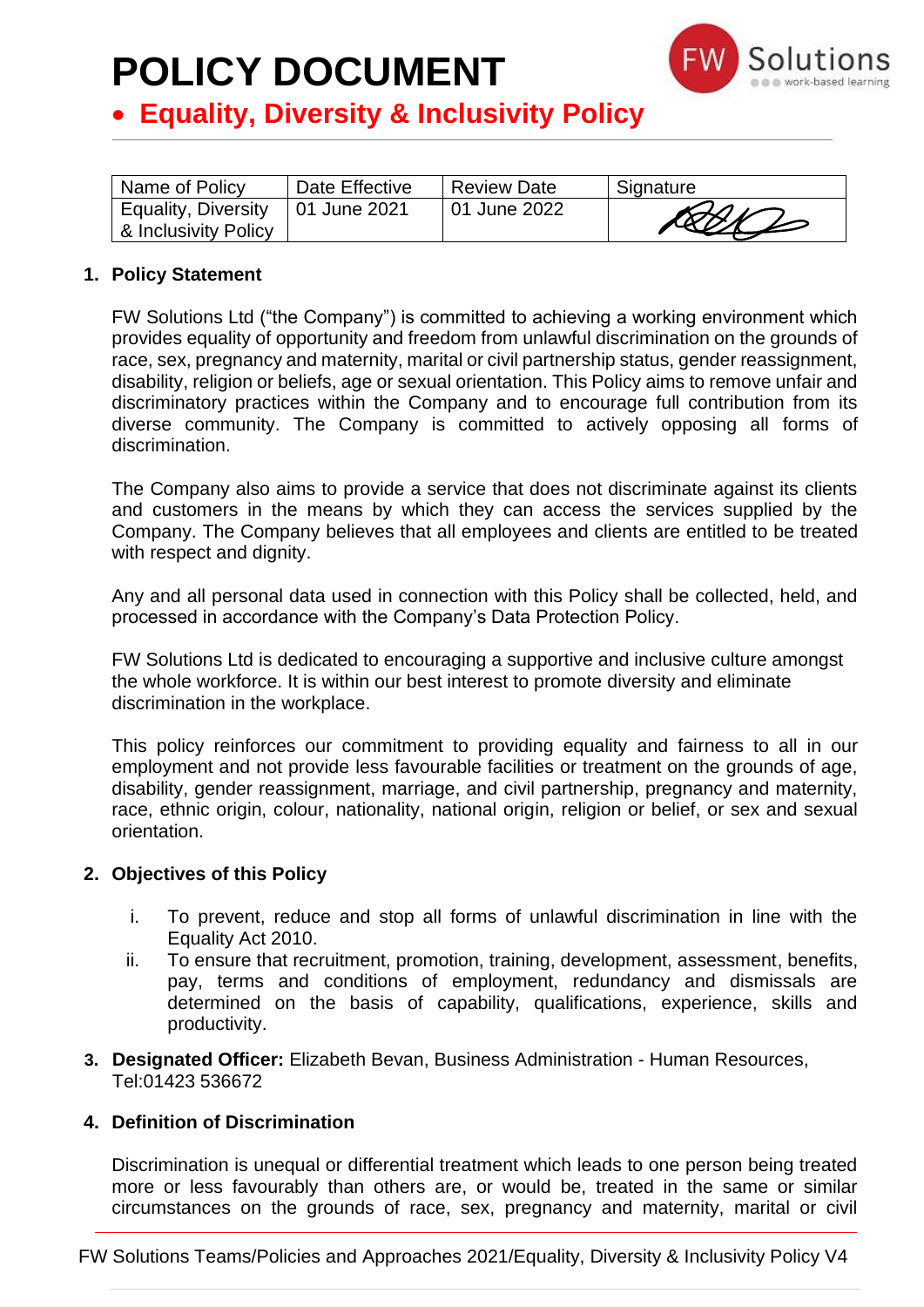

### • **Equality, Diversity & Inclusivity Policy**

partnership status, gender reassignment, disability, religion or beliefs, age or sexual orientation. Discrimination may be direct or indirect and includes discrimination by perception and association.

#### **5. Types of Discrimination**

#### a. Direct Discrimination

This occurs when a person or a policy intentionally treats a person less favourably than another on the grounds of race, sex, pregnancy and maternity, marital or civil partnership status, gender reassignment, disability, religion or beliefs, age or sexual orientation.

#### b. Indirect Discrimination

This is the application of a policy, criterion or practice which the employer applies to all employees but which is such that:

• It is it detrimental to a considerably larger proportion of people from the group that

the person the employer is applying it to represents;

- The employer cannot justify the need for the application of the policy on a neutral basis; and
- The person to whom the employer is applying it suffers detriment from the application of the policy.

Example: A requirement that all employees must be 6ft tall if that requirement is not justified by the position would indirectly discriminate against employees with an oriental ethnic origin, as they are less likely to be able to fulfil this requirement.

c. Harassment

This occurs when a person is subjected to unwanted conduct that has the purpose or effect of violating their dignity or creating an intimidating, hostile, degrading, humiliating or offensive environment.

d. Victimisation

This occurs when a person is treated less favourably because they have bought or intend to bring proceedings or they have given or intend to give evidence.

#### **6. Unlawful Reasons for Discrimination**

#### a. Sex

It is not permissible to treat a person less favourably on the grounds of sex, marital status, civil partnership, pregnancy or maternity, gender reassignment or transgender status. This applies to men, women and those undergoing or intending to undergo gender reassignment. Sexual harassment of men and women can be found to constitute sex discrimination.

Example: Asking a woman during an interview if she is planning to have any (more) children constitutes discrimination on the ground of gender.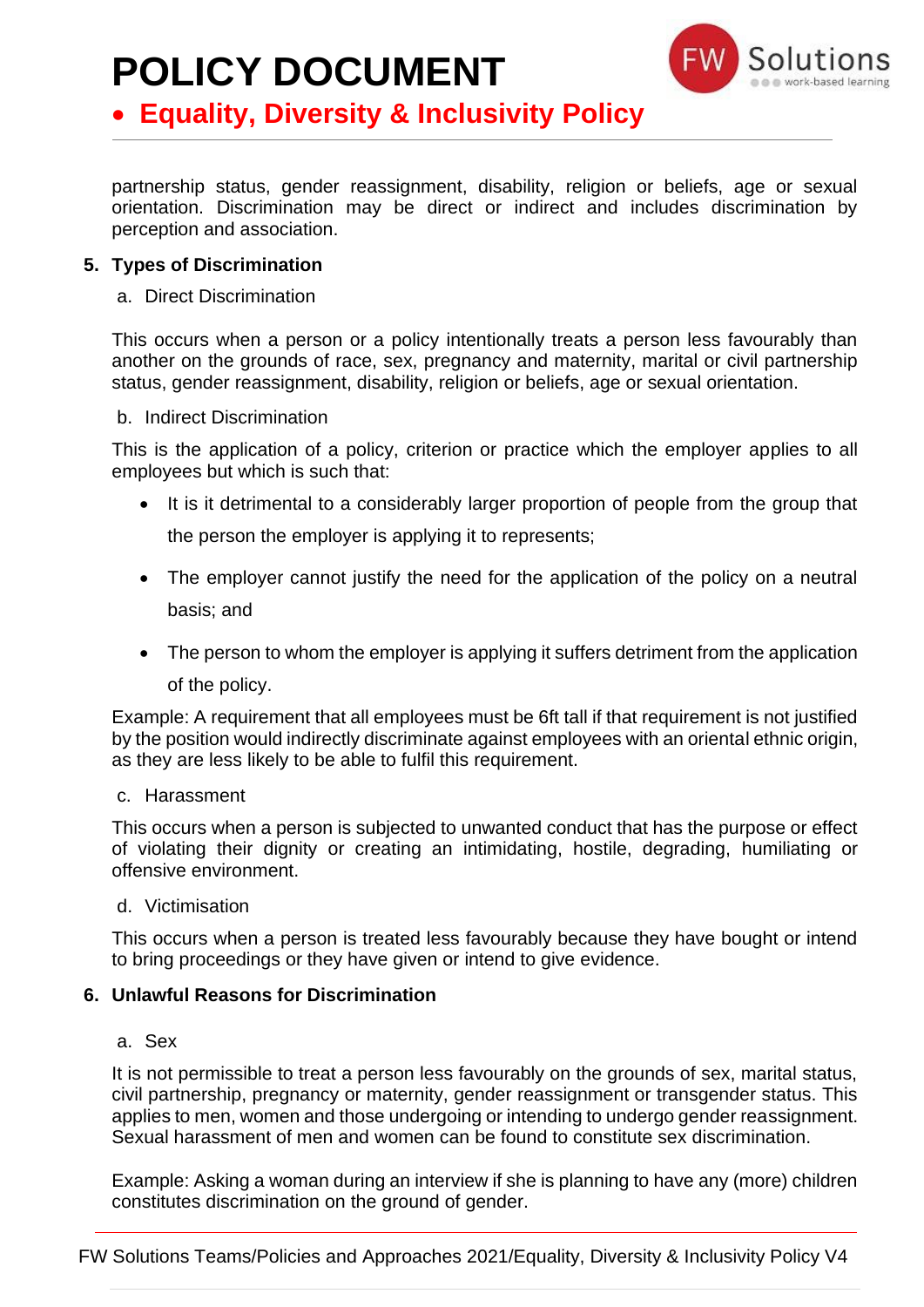

### • **Equality, Diversity & Inclusivity Policy**

#### b. Age

It is not permissible to treat a person less favourably because of their age. This applies to people of all ages. This does not currently apply to the calculation of redundancy payments.

#### c. Disability

It is not permissible to treat a disabled person less favourably than a non-disabled person. Reasonable adjustments must be made to give the disabled person as much access to any services and ability to be employed, trained, or promoted as a non-disabled person.

#### d. Race

It is not permissible to treat a person less favourably because of their race, the colour of their skin, their nationality or their ethnic origin.

#### e. Sexual Orientation

It is not permissible to treat a person less favourably because of their sexual orientation. For example, an employer cannot refuse to employ a person because s/he is homosexual, heterosexual or bisexual.

#### f. Religion or Belief

It is not permissible to treat a person less favourably because of their religious beliefs or their religion or their lack of any religion or belief.

#### **7. Positive Action in Recruitment**

Under the Equality Act 2010, positive action in recruitment and promotion applies as of 6 April 2011. 'Positive action' means the steps that the Company can take to encourage people from groups with different needs or with a past record of disadvantage or low participation, to apply for positions within the Company.

If the Company chooses to utilise positive action in recruitment, this will not be used to treat people with a protected characteristic more favourably, it will be used only in tie-break situations, when there are two candidates of equal merit applying for the same position.

#### **8. Reasonable Adjustments**

#### **The Company has a duty to make reasonable adjustments to facilitate the employment of a disabled person. These may include:**

- Making adjustments to premises;
- Re-allocating some or all of a disabled employee's duties;
- Transferring a disabled employee to a role better suited to their disability;
- Relocating a disabled employee to a more suitable office;
- Giving a disabled employee time off work for medical treatment or rehabilitation;
- Providing training or mentoring for a disabled employee;
- Supplying or modifying equipment, instruction and training manuals for disabled employees; or
- Any other adjustments that the Company considers reasonable and necessary provided such adjustments are within the financial means of the Company.

FW Solutions Teams/Policies and Approaches 2021/Equality, Diversity & Inclusivity Policy V4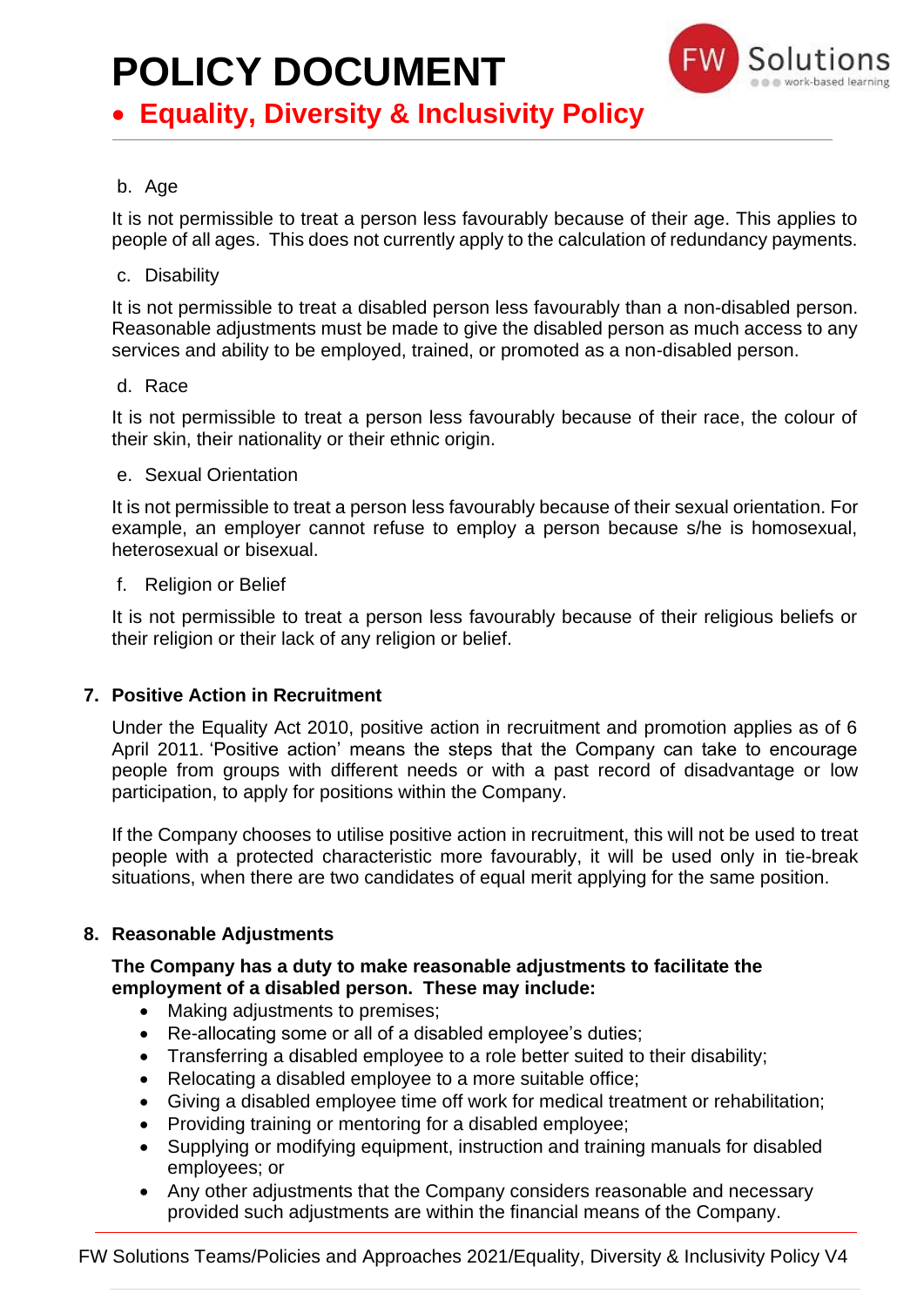

### • **Equality, Diversity & Inclusivity Policy**

**If an employee has a disability and feels that any such adjustments could be made by the Company, they should contact the Designated Officer.**

#### **9. FW Solutions Ltd. Commitments:**

All employees, no matter whether they are part-time, full time, or temporary will be treated fairly and with respect. When FW Solutions Ltd selects candidates for employment, promotion, training, or any other benefit, it will be on the basis of their aptitude and ability.

All employees of the Company will be given help and encouragement to develop their full potential and utilise their unique talents. Therefore, the skills and resources of our organisation will be fully utilised, and we will maximise the efficiency of our whole workforce.

- To create an environment in which individual differences and the contributions of all team members are recognised and valued.
- To create a working environment that promotes dignity and respect for every employee.
- To not tolerate any form of intimidation, bullying or harassment, and to discipline those that breach this policy.
- To make training, development, and progression opportunities available to all staff.
- To promote equality in the workplace, which FW Solutions Ltd believes is good management practice and makes good business sense.
- To encourage anyone who feels they have been subject to discrimination to raise their concerns so we can apply corrective measures.
- To encourage employees to treat everyone with dignity and respect.
- To regularly review all our employment practices and procedures so that fairness is maintained at all times.

FW Solutions will inform all employees that an equality and diversity policy is in operation and that they are obligated to comply with its requirements and promote fairness in the workplace. The policy will also be drawn to the attention of funding agencies, stakeholders, customers, learners, and job applicants.

#### **10.Responsibility for the Implementation of this Policy**

All employees and primary stakeholders of the Company are required to act in a way that does not subject any other employees or clients to direct or indirect discrimination, harassment or victimisation on the grounds of their race, sex, pregnancy or maternity, marital or civil partnership status, gender reassignment, disability, religion or beliefs, age or sexual orientation.

The co-operation of all employees is essential for the success of this Policy. Senior employees are expected to follow this Policy and to try to ensure that all employees, and primary stakeholders do the same.

Employees may be held independently and individually liable for their discriminatory acts by the Company and in some circumstances an Employment Tribunal may order them to pay compensation to the person who has suffered as a result of discriminatory acts. The Company takes responsibility for achieving the objectives of this Policy, and endeavours to ensure compliance with relevant Legislation and Codes of Practice.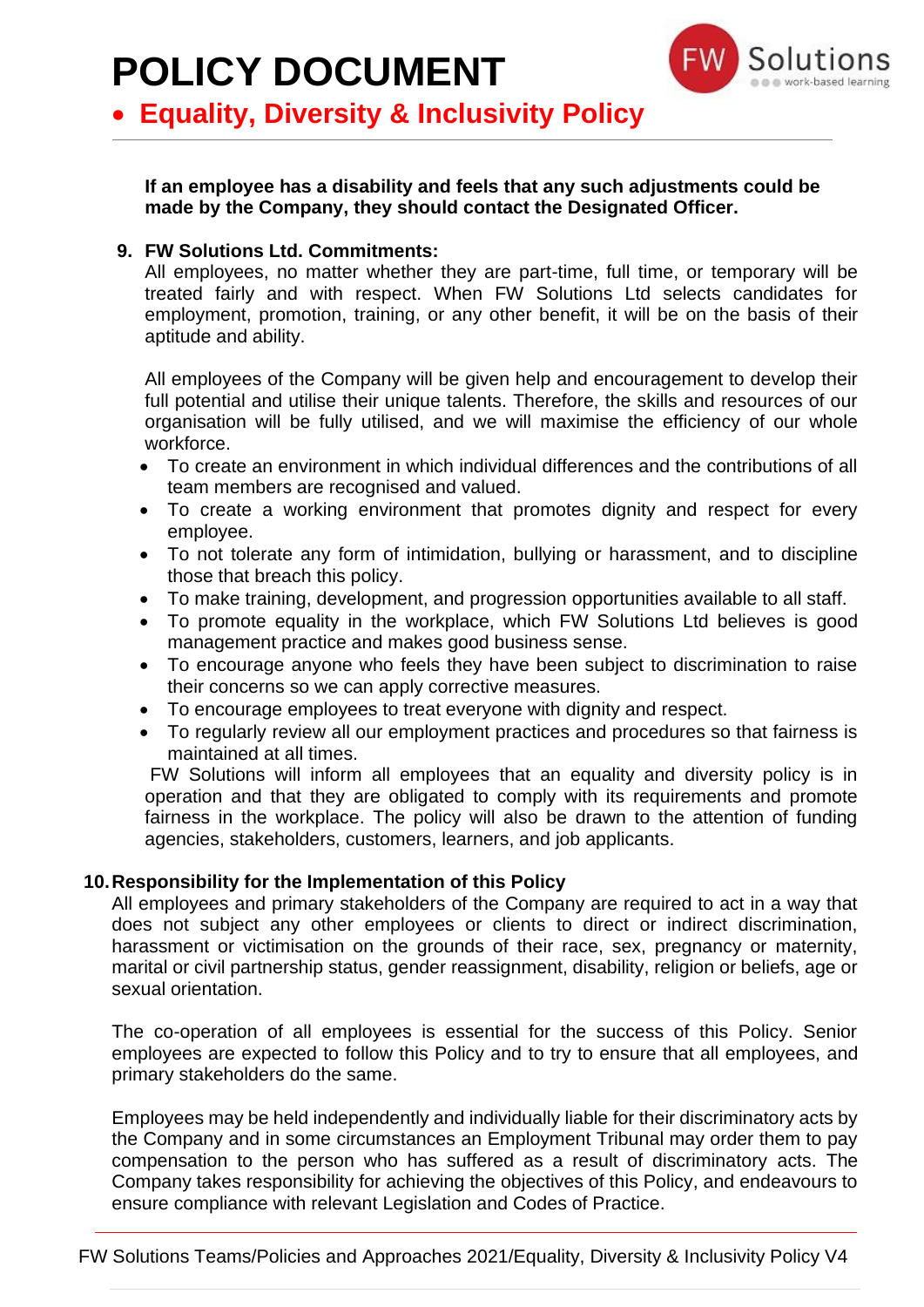

• **Equality, Diversity & Inclusivity Policy**

#### **11.Acting on Discriminatory Behaviour**

In the event that an employee is the subject or perpetrator of, or witness to, discriminatory behaviour, please refer to the FW Solutions Staff handbook and FW Solutions Grievance Policy.

#### **12.Advice and Support on Discrimination**

Employees may contact their employee or trade union representative if access to such an individual is possible.

Other contacts include: Equality and Human Rights Commission Arndale House The Arndale Centre **Manchester** M4 3AQ <https://www.equalityhumanrights.com/en>

> Citizens Advice Bureau Westminster Buildings 31 New York Street, LEEDS, West Yorkshire, LS2 7DT Website: [www.citizensadvice.org.uk](http://www.citizensadvice.org.uk/)

Equality Advisory Service FREEPOST - EASS HELPLINE FPN6521 <https://www.equalityadvisoryservice.com/app/home>

#### **13.The Extent of the Policy**

- i. The Company seeks to apply this Policy in the recruitment, selection, training, appraisal, development and promotion of all employees. The Company offers training services in a fashion that complies with the spirit of this Policy.
- ii. This Policy does not form a part of any employment contract with any employee and its contents are not to be regarded by any person as implied, collateral or express terms to any contract made with the Company.
- iii. The Company reserves the right to amend and update this Policy at any time.

#### **14.Policy Review**

Overall responsibility for this Equality, Diversity & Inclusivity Policy within FW Solutions Ltd and the implementation thereof lies with Sandra J Hardy, Managing Director.

This policy will be reviewed annually by Sandra Hardy, Managing Director, Rebecca Warden, Business Development Director, Elizabeth Bevan, HR and Janet Williams, Office Manager.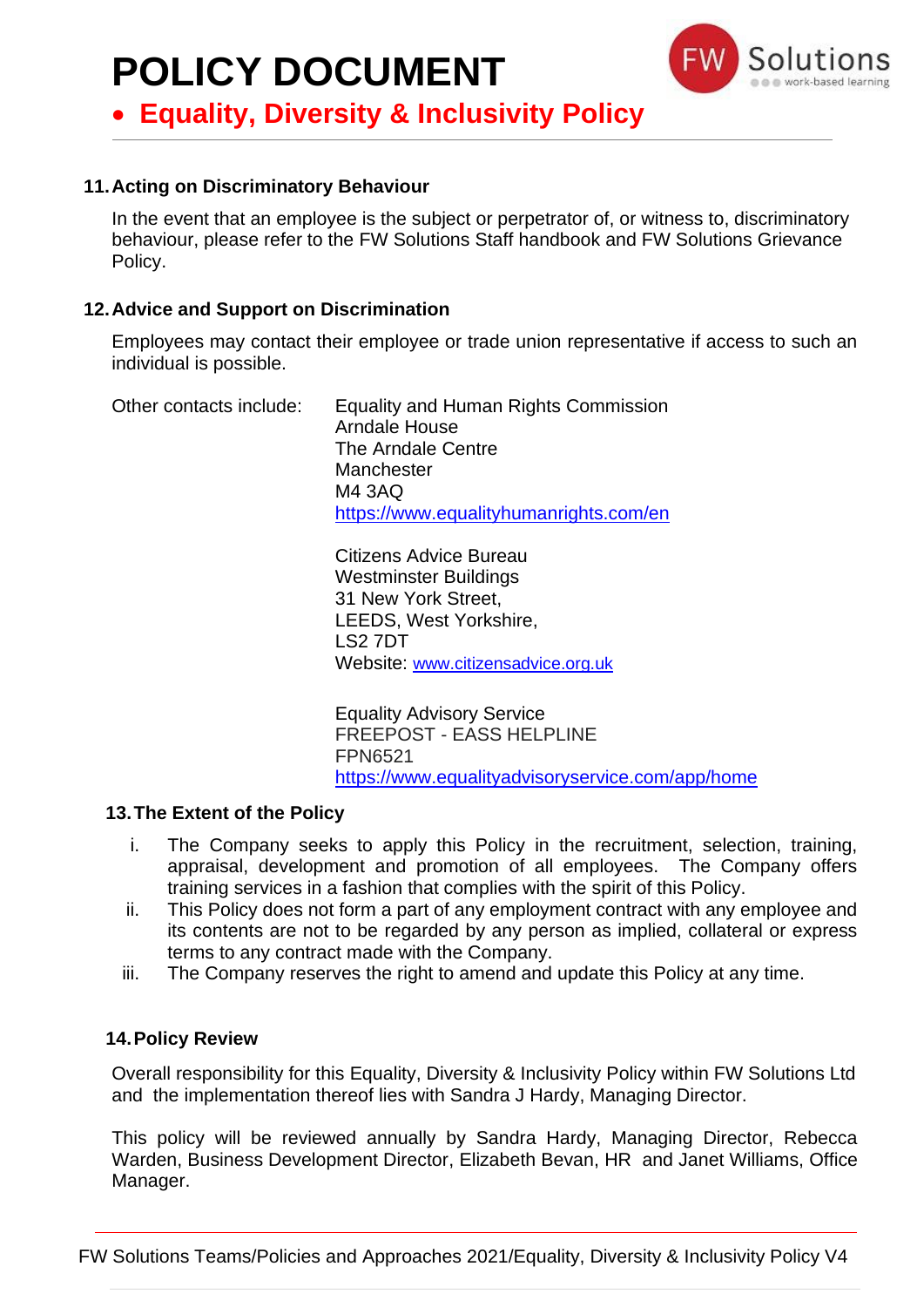### **POLICY DOCUMENT** • **Equality, Diversity & Inclusivity Policy**



This Equality, Diversity & Inclusivity Policy is Version 4 and was adopted on 01/06/2021 following annual review.

This Equality, Diversity & Inclusivity Policy is due to be reviewed on 01/06/2022.